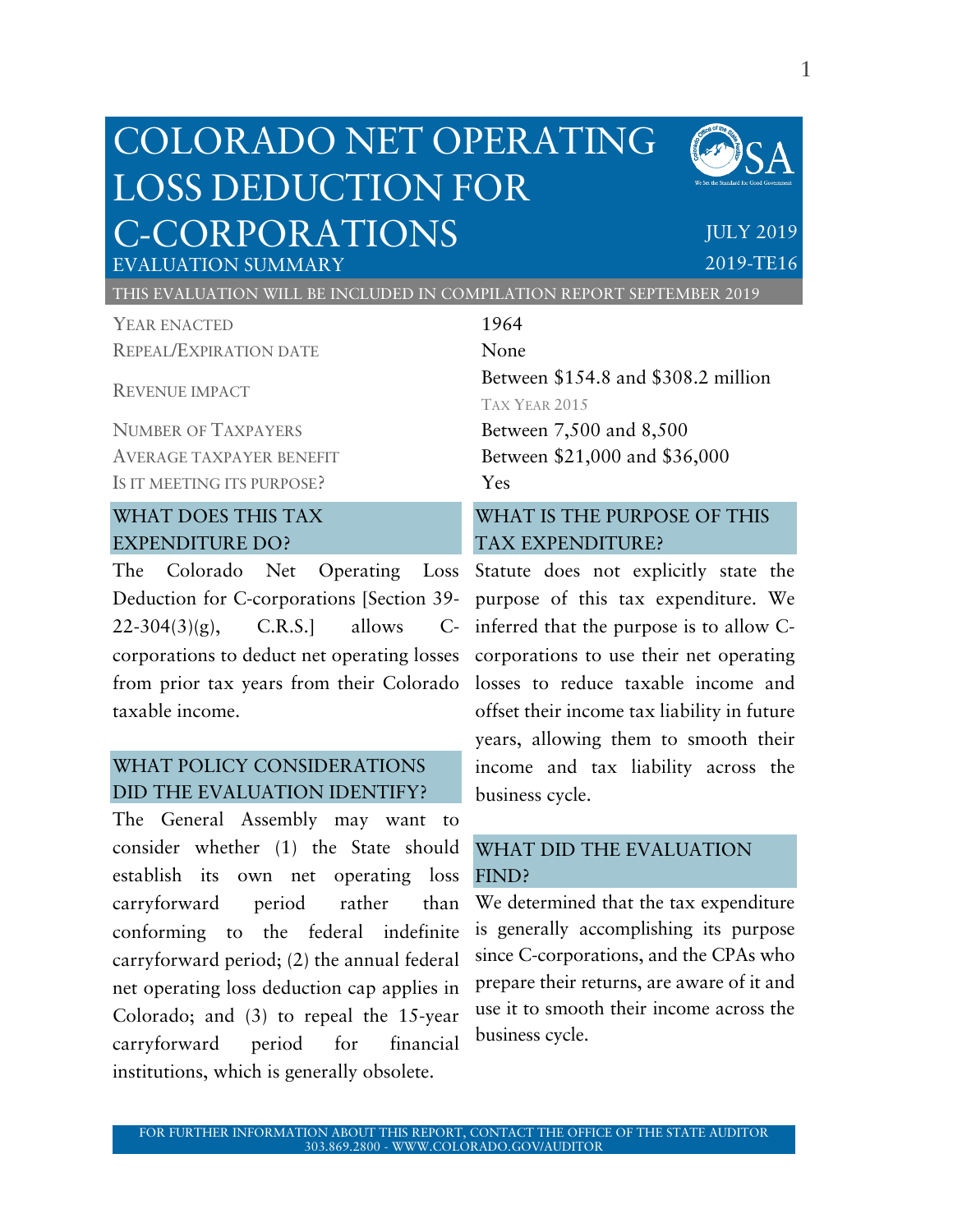# COLORADO NET OPERATING LOSS DEDUCTION FOR C-CORPORATIONS EVALUATION RESULTS

### WHAT IS THE TAX EXPENDITURE?

The Colorado Net Operating Loss Deduction for C-corporations (Corporate Net Operating Loss Deduction) [Section 39-22-304(3)(g), C.R.S.] allows C-corporations to deduct Colorado net operating losses carried forward from prior tax years when computing Colorado taxable income.

A net operating loss occurs when a taxpayer's allowable deductions exceed their income for the tax year. In general, a net operating loss means that a taxpayer has "negative income" in a particular tax year and does not have income tax liability in that year. A net operating loss carryback or carryforward allows a taxpayer to use their net operating loss in past or future years to offset income in a taxable year in which they generate income. This can ultimately reduce the taxpayer's tax liability across multiple years. A net operating loss carryback results in an immediate refund to the taxpayer whereas a net operating loss carryforward results in a lower tax liability in future years.

House Bill 64-1003 created the Corporate Net Operating Loss Deduction, which became effective January 1, 1965. The bill also established federal taxable income as the starting point for calculating Colorado taxable income for corporations. The deduction has undergone several substantial changes since its enactment, shown in EXHIBIT 1.1.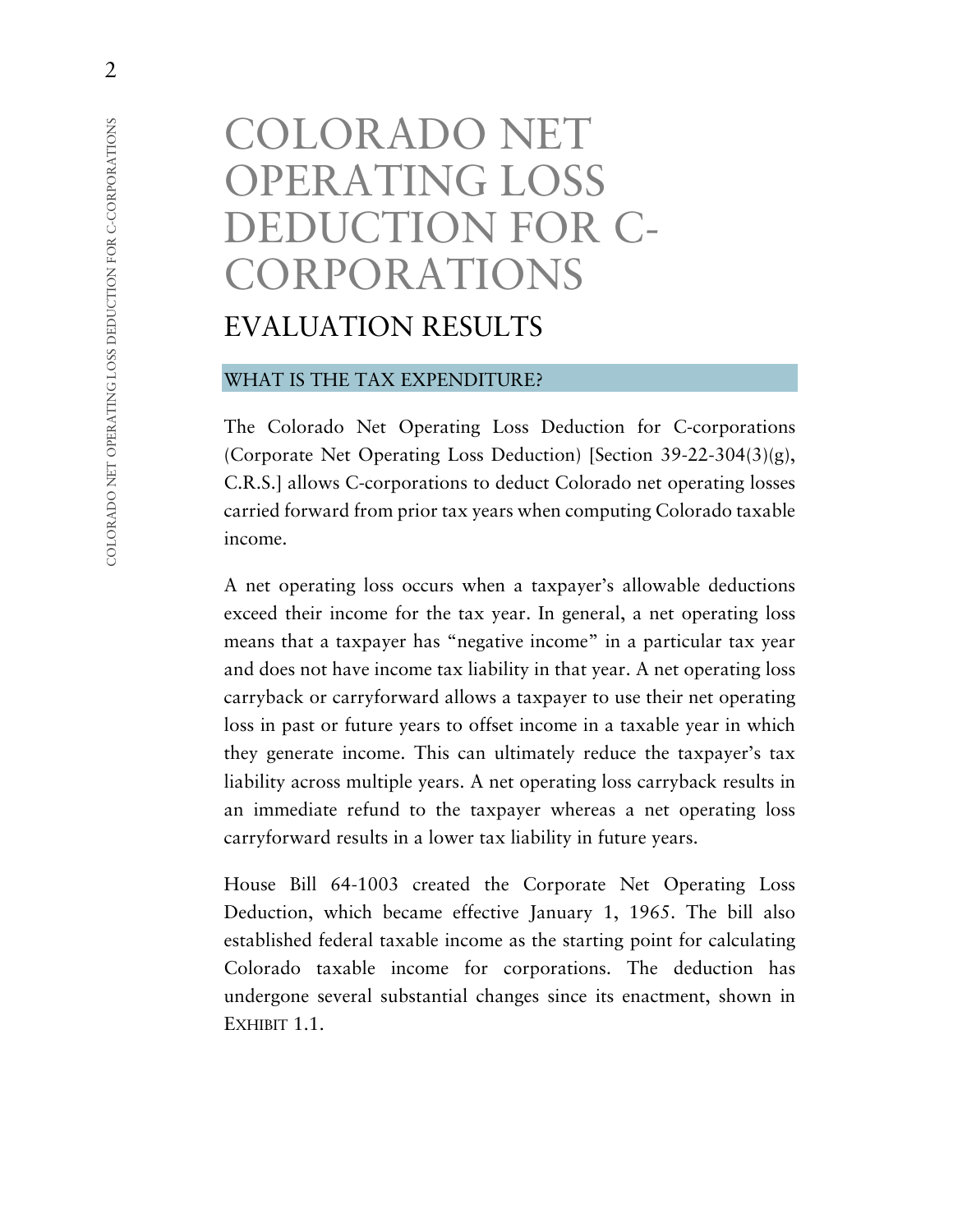| EXHIBIT 1.1.                                                                             |                                                                                                                                                                                                                                                                                                                                                                                                                                                                                                                       |  |  |  |
|------------------------------------------------------------------------------------------|-----------------------------------------------------------------------------------------------------------------------------------------------------------------------------------------------------------------------------------------------------------------------------------------------------------------------------------------------------------------------------------------------------------------------------------------------------------------------------------------------------------------------|--|--|--|
| LEGISLATIVE HISTORY OF THE CORPORATE NET<br>OPERATING LOSS DEDUCTION                     |                                                                                                                                                                                                                                                                                                                                                                                                                                                                                                                       |  |  |  |
| BILL                                                                                     | <b>DESCRIPTION OF MODIFICATION</b>                                                                                                                                                                                                                                                                                                                                                                                                                                                                                    |  |  |  |
| HB 64-1003                                                                               | Required the use of federal taxable income as the starting point for<br>determining Colorado taxable income for C-corporations and created<br>the Corporate Net Operating Loss Deduction.                                                                                                                                                                                                                                                                                                                             |  |  |  |
| HB 83-1595                                                                               | Removed the provision that allowed taxpayers to carry back a net<br>operating loss for tax years beginning on or after January 1, 1984.                                                                                                                                                                                                                                                                                                                                                                               |  |  |  |
| HB 87-1243                                                                               | Established a net operating loss carryforward period of 15 years for<br>financial institutions that suffer a net operating loss in a taxable year<br>beginning on or after January 1, 1984.                                                                                                                                                                                                                                                                                                                           |  |  |  |
| HB 10-1199                                                                               | Disallowed net operating loss deductions in excess of \$250,000 for C-<br>corporations for tax years beginning on or after January 1, 2011, but<br>prior to January 1, 2014. Also provided that a net operating loss could<br>be carried forward for one additional year for each tax year that a C-<br>corporation was not permitted to use the loss due to this limitation,<br>and C-corporations were allowed interest at a rate of 3.25 percent per<br>annum for the period during which the loss was disallowed. |  |  |  |
| SOURCE: Office of the State Auditor analysis of legislative history of the Corporate Net |                                                                                                                                                                                                                                                                                                                                                                                                                                                                                                                       |  |  |  |
| Operating Loss Deduction.                                                                |                                                                                                                                                                                                                                                                                                                                                                                                                                                                                                                       |  |  |  |

Federal law [26 USC 172] also provides for a corporate net operating loss deduction for taxpayers when calculating their federal taxable income. However, statute [Section 39-22-304(2)(c), C.R.S.] disallows the federal net operating loss deduction for state tax purposes and requires that the federal net operating loss deduction be added back to a C-corporation's federal taxable income when determining Colorado taxable income. Taxpayers can then use the Corporate Net Operating Loss Deduction as calculated under Section 39-22-504, C.R.S. to deduct net operating losses carried forward from prior years.

Statute [Sections 39-22-504(1) and (3), C.R.S.] provides that:

- 1 A net operating loss is allowed in the same manner that it is allowed under the Internal Revenue Code, except as otherwise provided.
- 2 C-corporations may carry forward their Colorado net operating losses for the same number of years allowed by the Internal Revenue Code for a federal net operating loss.
- 3 C-corporations may not carry back Colorado net operating losses regardless of whether they are allowed for federal tax purposes.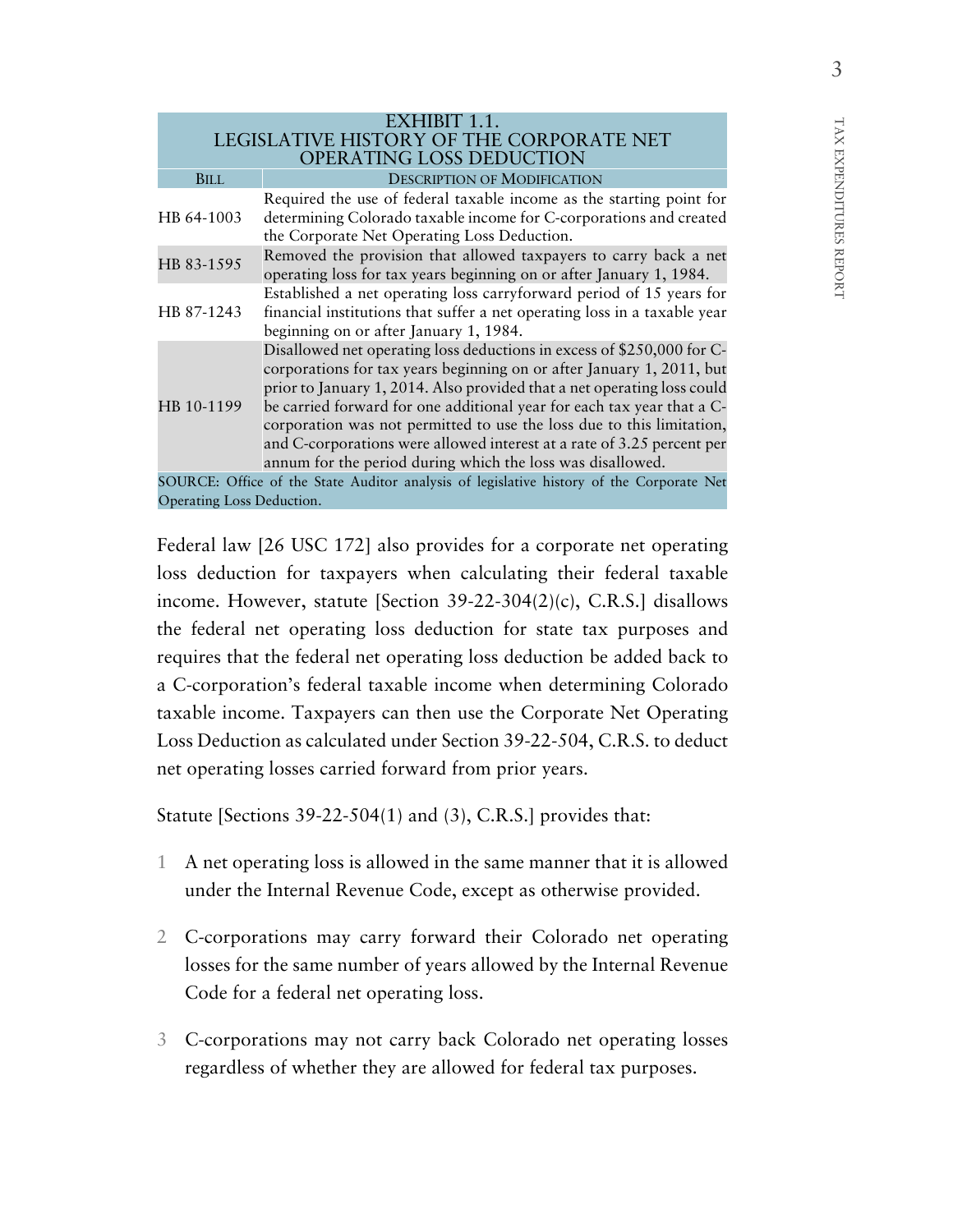4 For taxpayers that are required to apportion income (i.e., because they do business in multiple states), the Colorado net operating loss deduction is limited to the portion of the federal net operating loss that is apportioned to Colorado.

C-corporations claim the Corporate Net Operating Loss Deduction on Line 17 ("Colorado Net Operating Loss Deduction") of the Colorado C-Corporation Income Tax Return (Form DR 0112). EXHIBIT 1.2 provides an example of how the Corporate Net Operating Loss Deduction is calculated for a hypothetical corporation.

| EXHIBIT 1.2.                                                                                        |                                  |                   |                   |  |  |  |  |
|-----------------------------------------------------------------------------------------------------|----------------------------------|-------------------|-------------------|--|--|--|--|
| CORPORATE NET OPERATING LOSS DEDUCTION                                                              |                                  |                   |                   |  |  |  |  |
| CALCULATION FOR A HYPOTHETICAL CORPORATION <sup>1</sup>                                             |                                  |                   |                   |  |  |  |  |
|                                                                                                     | YEAR <sub>1</sub><br>(LOSS YEAR) | YEAR <sub>2</sub> | YEAR <sub>3</sub> |  |  |  |  |
| Colorado Taxable<br>Income/(Loss) Before<br><b>Corporate Net Operating</b><br><b>Loss Deduction</b> | (\$2,000,000)                    | \$1,500,000       | \$2,800,000       |  |  |  |  |
| <b>Corporate Net Operating</b><br><b>Loss Deduction</b>                                             | $-50$                            | $-$1,500,000$     | $-$ \$500,000     |  |  |  |  |
| Colorado Taxable Income                                                                             | $=(\$2,000,000)$                 | $= $0$            | $= $2,300,000$    |  |  |  |  |
| Colorado Net Operating<br>Loss Carryforward Amount                                                  | \$2,000,000                      | \$500,000         | \$0               |  |  |  |  |
| Colorado Tax Liability<br>(Colorado Taxable Income x<br>4.63 percent)                               | \$0                              | \$0               | \$106,490         |  |  |  |  |
| <b>TOTAL COLORADO TAX</b><br>LIABILITY IN ALL 3 YEARS                                               |                                  | \$106,490         |                   |  |  |  |  |
|                                                                                                     |                                  |                   |                   |  |  |  |  |

SOURCE: Office of the State Auditor analysis of Sections  $39-22-304(3)(g)$  and  $39-22-504(1)$ and (3), C.R.S.

<sup>1</sup> Calculations assume that the federal limit on the deduction amount established under the 2017 Tax Cuts and Jobs Act, as discussed below, does not apply for Colorado tax purposes.

Recent changes to federal law have resulted in changes to the application of the Corporate Net Operating Loss Deduction. Specifically, prior to the enactment of the 2017 Tax Cuts and Jobs Act [Pub. L. 115-97], under federal law  $[26 \text{ USC } 172(b)(1)(A)]$ , taxpayers could generally carry net operating losses back for 2 years and forward for 20 years. Additionally, a net operating loss deduction could fully offset the taxable income of a taxpayer. Thus, under Sections 39-22-504(1) and (3), C.R.S., for state tax purposes, corporations could also carry forward net operating losses for a maximum of 20 years, but could not carry back losses as allowed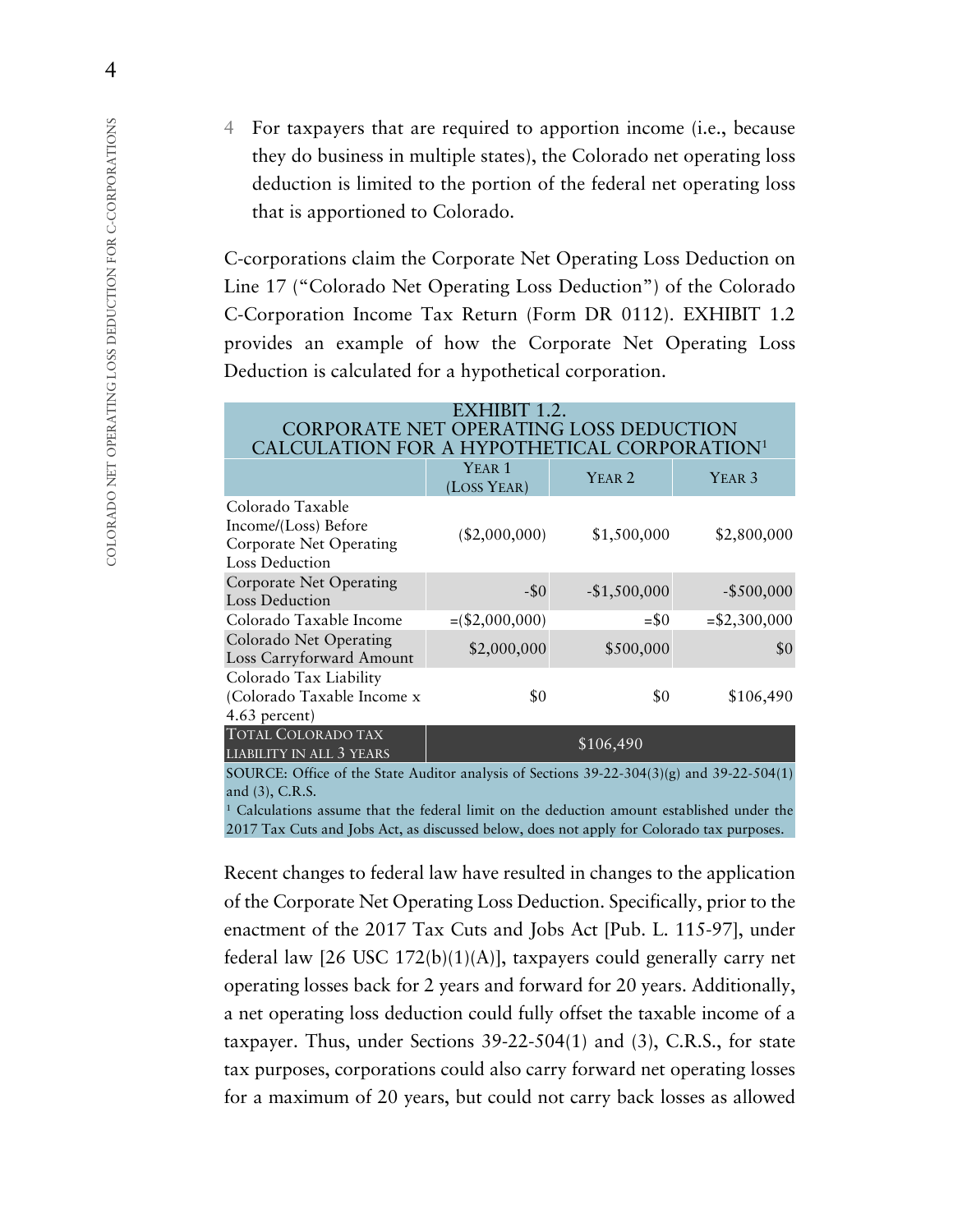at the federal level since carrybacks are specifically disallowed by statute for Colorado tax purposes.

However, changes to the federal net operating loss deduction as a result of Pub. L. 115-97, which went into effect for tax years ending after December 31, 2017, include:

- Disallowance of net operating loss carrybacks.
- Indefinite carryforward of net operating losses.
- Limit on the annual net operating loss deduction amount to the lesser of (1) the available net operating loss carryforward, or (2) 80 percent of the taxpayer's federal taxable income as calculated prior to applying the net operating loss deduction (this provision is effective for tax years beginning after December 31, 2017).

Since Colorado generally conforms to the federal treatment of net operating loss deductions, this federal legislation changed the calculation and carryforward periods of the Corporate Net Operating Loss Deduction when the loss is generated in a tax year ending after December 31, 2017. Specifically, for tax years ending after December 31, 2017, corporations can carry forward losses indefinitely for state tax purposes, as opposed to 20 years for losses incurred during prior years. However, it is unclear whether the new federal limit on the deduction amount applies for Colorado tax purposes (see the *What policy considerations did the evaluation identify?* section below for additional details on this issue).

## WHO ARE THE INTENDED BENEFICIARIES OF THE TAX EXPENDITURE?

Statute does not explicitly identify the intended beneficiaries of the Corporate Net Operating Loss Deduction. Based on the statutory language of the deduction and interactions between federal and Colorado tax laws, we inferred that the intended beneficiaries of the deduction are C-corporations that do business in Colorado and have net operating losses in some years. Because it is common for corporations to incur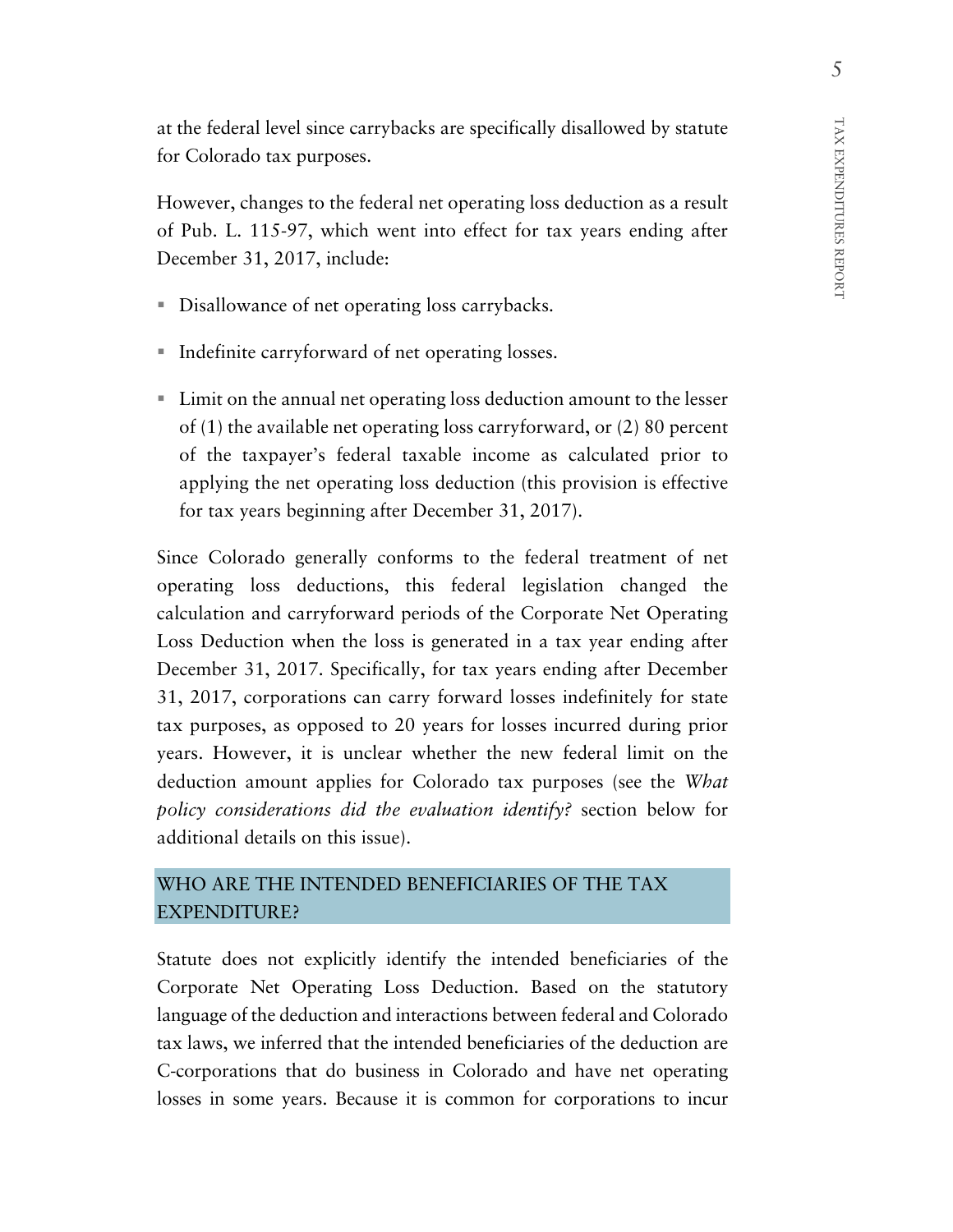losses in some years, with the expectation of gains in future years, the deduction applies to a broad range of businesses in the state.

### WHAT IS THE PURPOSE OF THE TAX EXPENDITURE?

Statute does not explicitly state the purpose of this tax expenditure. Based on federal and state statutes, federal Joint Committee on Taxation reports, and discussions with Certified Public Accountants (CPAs) in Colorado, we inferred that the purpose of the Corporate Net Operating Loss Deduction is to allow C-corporations to use their net operating losses to reduce taxable income and offset their income tax liability in future years. This is a common structural provision in states with a corporate income tax and allows businesses to smooth their income and tax liability across multiple years, which may better reflect the typical business cycle of investment, losses, and gains.

## IS THE TAX EXPENDITURE MEETING ITS PURPOSE AND WHAT PERFORMANCE MEASURES WERE USED TO MAKE THIS DETERMINATION?

We determined that the Corporate Net Operating Loss Deduction is generally accomplishing its purpose since C-corporations, and the CPAs who prepare their tax returns, are aware of it and use it to smooth their income across the business cycle.

Statute does not provide quantifiable performance measures for this deduction. Therefore, we created and applied the following performance measure to determine the extent to which the Corporate Net Operating Loss Deduction is meeting its inferred purpose:

**PERFORMANCE MEASURE:** *To what extent are C-corporations doing business in Colorado using the Corporate Net Operating Loss Deduction to reduce taxable income and offset tax liabilities?*

**RESULT:** In Tax Year 2015 (the most recent year that complete data were available), about 50,000 C-corporations filed a Colorado corporate income tax return, and about 8,500 (17 percent) of them claimed the Corporate Net Operating Loss Deduction. We were unable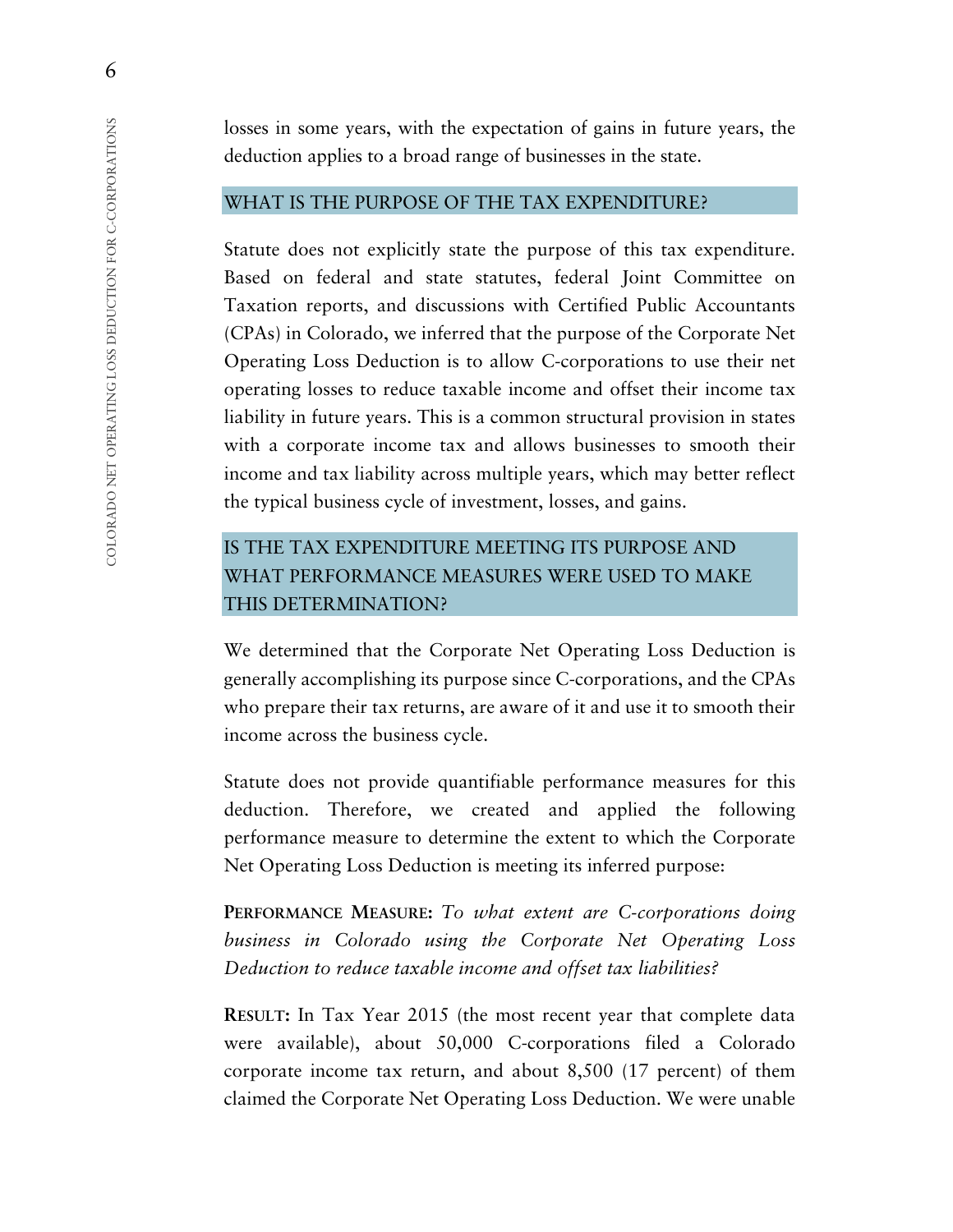to locate data that would have indicated how many C-corporations in Colorado had a net operating loss from prior years and were potentially eligible for the deduction in order to determine what percentage of eligible corporations actually claimed it. However, we consulted with several CPAs in Colorado that work with C-corporations, and they were all aware of the deduction and indicated that it is widely used.

The Corporate Net Operating Loss Deduction allowed corporations that claimed it to significantly reduce their taxable income. Specifically, as shown in EXHIBIT 1.3, most corporations that took the deduction were able to reduce their taxable income to between \$0 and \$9,999. On average, these corporations would have had \$382,000 in additional taxable income without the deduction. EXHIBIT 1.3 shows the breakdown of C-corporations claiming the Corporate Net Operating Loss Deduction in Tax Year 2015 by the amount of Colorado taxable income they had after applying the deduction.

| EXHIBIT 1.3.<br>COLORADO NET OPERATING LOSS DEDUCTION CLAIMS BY<br><b>C-CORPORATIONS BASED ON</b><br>COLORADO TAXABLE INCOME AFTER THE DEDUCTION<br>TAX YEAR 2015 |                                    |                                                   |                                                                          |  |  |  |
|-------------------------------------------------------------------------------------------------------------------------------------------------------------------|------------------------------------|---------------------------------------------------|--------------------------------------------------------------------------|--|--|--|
| <b>COLORADO TAXABLE</b><br><b>INCOME</b><br><b>AFTER APPLYING THE</b><br><b>DEDUCTION</b>                                                                         | <b>NUMBER OF</b><br><b>RETURNS</b> | <b>TOTAL</b><br><b>DEDUCTION</b><br><b>AMOUNT</b> | <b>AVERAGE</b><br><b>DEDUCTION</b><br><b>AMOUNT PER</b><br><b>RETURN</b> |  |  |  |
| Negative Taxable Income <sup>1</sup>                                                                                                                              | 992                                | \$3,313,188,000                                   | \$3,340,000                                                              |  |  |  |
| \$0 to \$9,999                                                                                                                                                    | 6,176                              | \$2,356,148,000                                   | \$382,000                                                                |  |  |  |
| \$10,000 to \$99,999                                                                                                                                              | 750                                | \$65,631,000                                      | \$88,000                                                                 |  |  |  |
| \$100,000 to \$999,999                                                                                                                                            | 380                                | \$145,686,000                                     | \$383,000                                                                |  |  |  |
| \$1,000,000 and Over                                                                                                                                              | 185                                | \$776,048,000                                     | \$4,195,000                                                              |  |  |  |
| <b>TOTAL</b>                                                                                                                                                      | 8,483                              | \$6,656,701,000                                   | \$785,000                                                                |  |  |  |

SOURCE: Office of the State Auditor analysis of Colorado Department of Revenue Statistics of Income data.

<sup>1</sup> The Corporate Net Operating Loss Deduction cannot generate a tax refund and should not cause a taxpayer to have negative taxable income. However, Department of Revenue staff indicated that some of the 992 taxpayers with negative taxable income after applying the deduction may have inappropriately reported the Corporate Net Operating Loss Deduction on their returns as a means of tracking their net operating loss carryforwards. See discussion in the "What are the Economic Costs and Benefits of this Tax Expenditure?" section for more information on taxpayers with negative taxable income that claimed the Corporate Net Operating Loss Deduction.

In Tax Year 2015, nearly 85 percent of C-corporations that claimed the Corporate Net Operating Loss Deduction had Colorado taxable income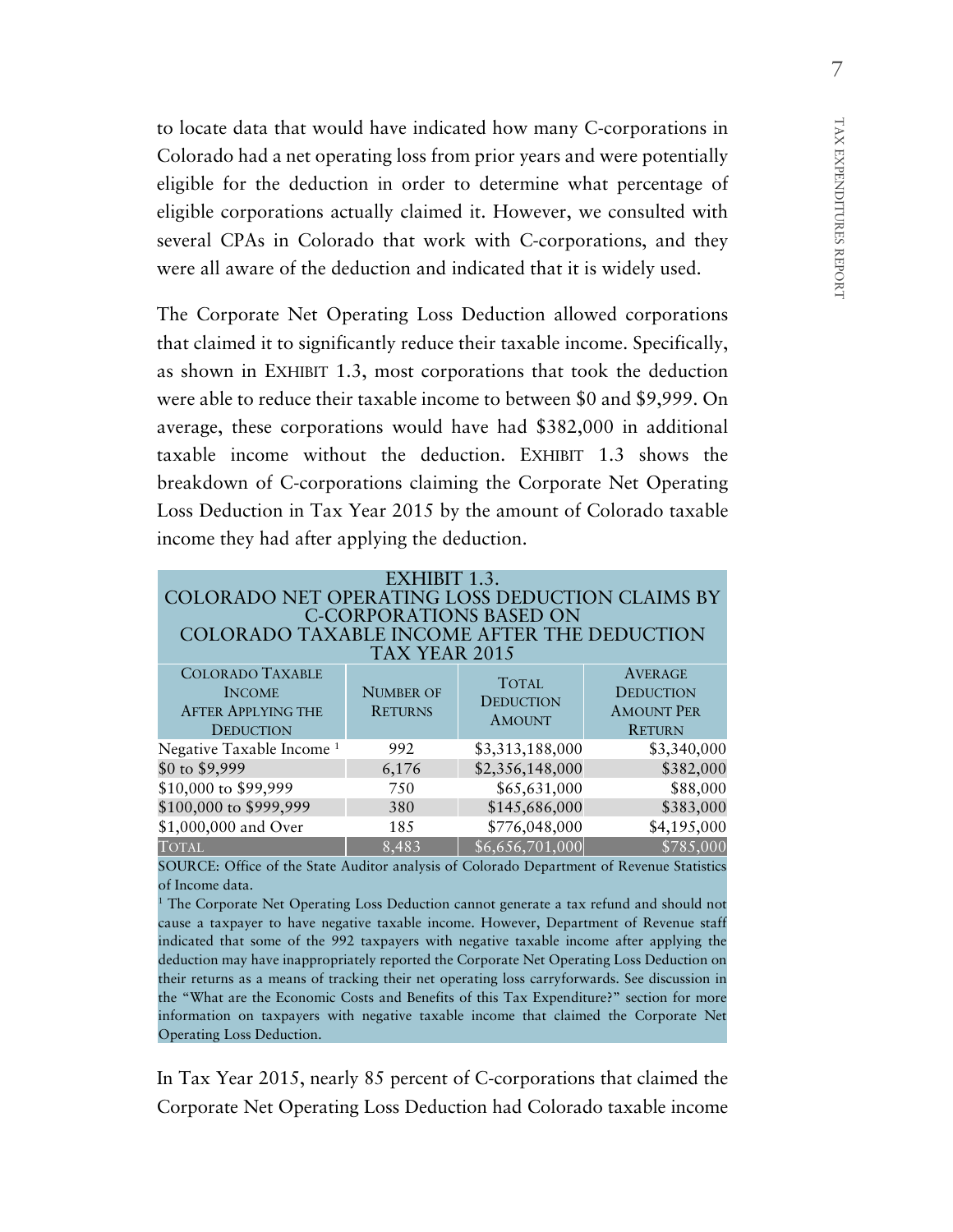under \$10,000 after applying the Deduction. We examined Department of Revenue Statistics of Income data from Tax Years 2009, 2011, and 2013, and generally found the same pattern in those years: Ccorporations with under \$10,000 of Colorado taxable income after applying the Deduction represented the majority of C-corporation claimants of the Corporate Net Operating Loss Deduction. In addition, they consistently claimed a large portion of the total amount of Corporate Net Operating Loss Deductions, even when the Corporate Net Operating Loss Deduction caps were in place in 2011 and 2013.

## WHAT ARE THE ECONOMIC COSTS AND BENEFITS OF THE TAX EXPENDITURE?

Based on Department of Revenue taxpayer data, we estimated that the Corporate Net Operating Loss Deduction resulted in between \$154.8 million and \$308.2 million of forgone income tax revenue to the State in Tax Year 2015. We provided this range because we could not reliably estimate the revenue impact for taxpayers who claimed the deduction, but also reported having negative taxable income for the year. Specifically, Department of Revenue data indicate that in Tax Year 2015, 992 taxpayers with negative Colorado taxable income claimed the Corporate Net Operating Loss Deduction, for a total of about \$3.3 billion in deductions (about half of all the deductions claimed). Department of Revenue staff reported that some of these taxpayers may report the Corporate Net Operating Loss Deduction inappropriately on their returns as a means of tracking their net operating loss carryforward, which inflates the amount of Net Operating Loss Deductions reported, but does not actually impact their tax liability or have a revenue impact to the State for the year reported. The Department of Revenue could not provide additional data necessary to determine the portion of deductions reported by these taxpayers that actually reduced their tax liability. The \$308.2 million figure is the revenue impact if all of these taxpayers were able to apply the full value of the deductions they reported. The \$154.8 million figure shows the revenue impact if none of the deductions reported by these taxpayers actually reduced their tax liability in Tax Year 2015.

The 2017 Tax Cuts and Jobs Act [Pub. L. 115-97] made several changes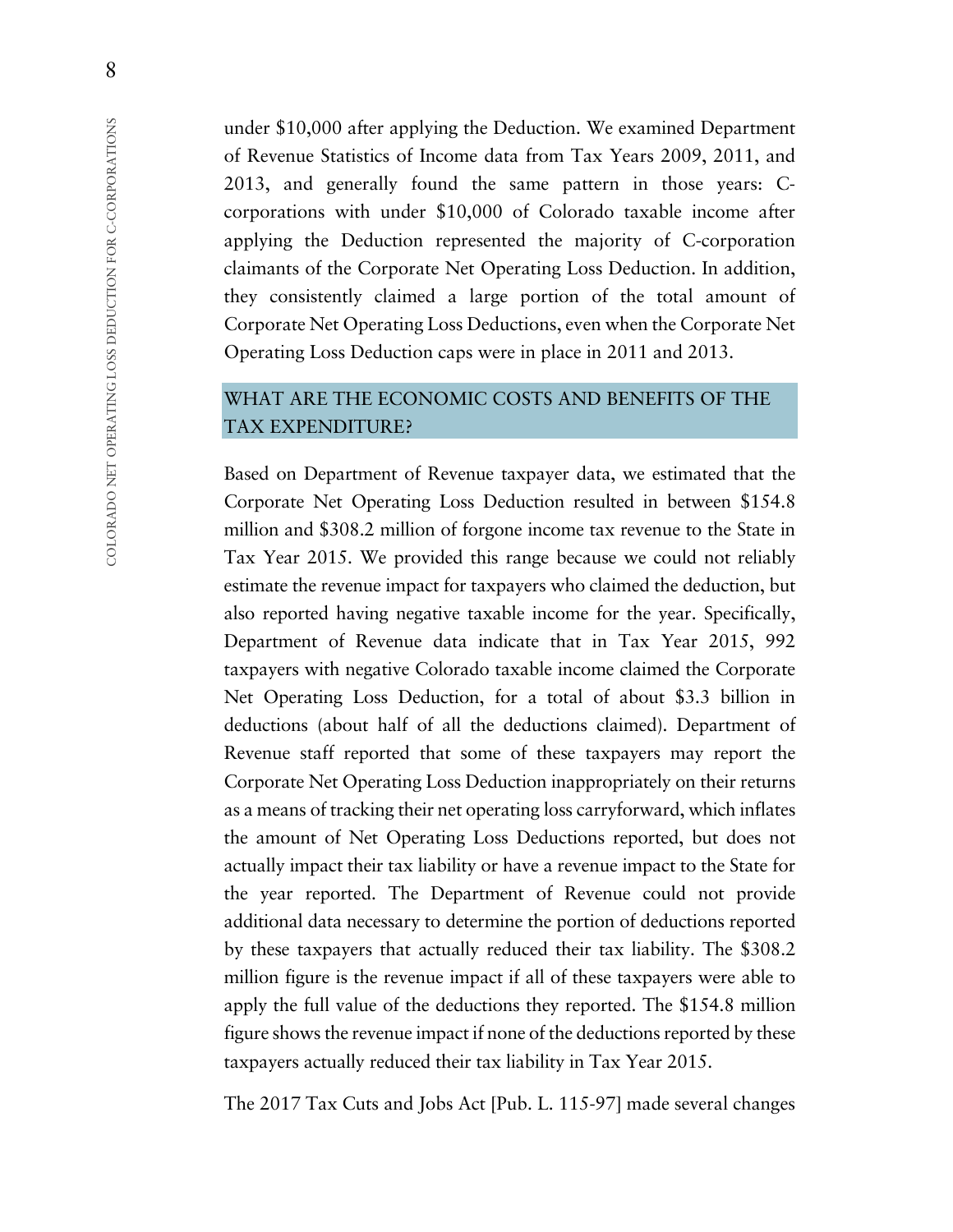to the federal net operating loss deduction and other federal tax deductions, which may temporarily or indefinitely affect the revenue impact of the Corporate Net Operating Loss Deduction. These changes and their anticipated impact on the Corporate Net Operating Loss Deduction include:

- **BONUS DEPRECIATION UNDER 26 USC 168.** This provision allows taxpayers to fully depreciate certain types of property in the year it is acquired and placed in service, rather than spread the depreciation out over multiple years. Specifically, certain property acquired and placed in service after September 27, 2017, but before January 1, 2023, is eligible to be fully depreciated (i.e., fully deducted) in the year in which it is acquired and placed in service. In addition, for property acquired and placed in service after December 31, 2022, but before January 1, 2027, the first year depreciation allowance ranges from 20 percent to 80 percent of the depreciable basis of the property. Depreciation is an expense that reduces gross income. By claiming a larger depreciation expense in the first year, taxpayers could have a larger net operating loss in the first year, which could also result in a larger state revenue impact in the years immediately following the loss year. However, because C-corporations would depreciate the property over time anyway, it is a timing difference for the revenue impact rather than an increase in the cumulative revenue impact. The impact of the bonus depreciation provision on the Corporate Net Operating Loss Deduction will be temporary as the provision expires on December 31, 2026.
- **INDEFINITE CARRYFORWARDS OF NET OPERATING LOSSES UNDER 26 USC 172.** Federal net operating losses can now be carried forward indefinitely. Previously, for most C-corporations, federal net operating loss deductions could be carried forward for 20 years. Because statute [Section 39-22-504(3), C.R.S.] generally conforms to federal net operating loss carryforward periods, the Colorado net operating loss carryforward period will also be indefinite for net operating losses generated in taxable years ending after December 31, 2017. This may result in a larger cumulative state revenue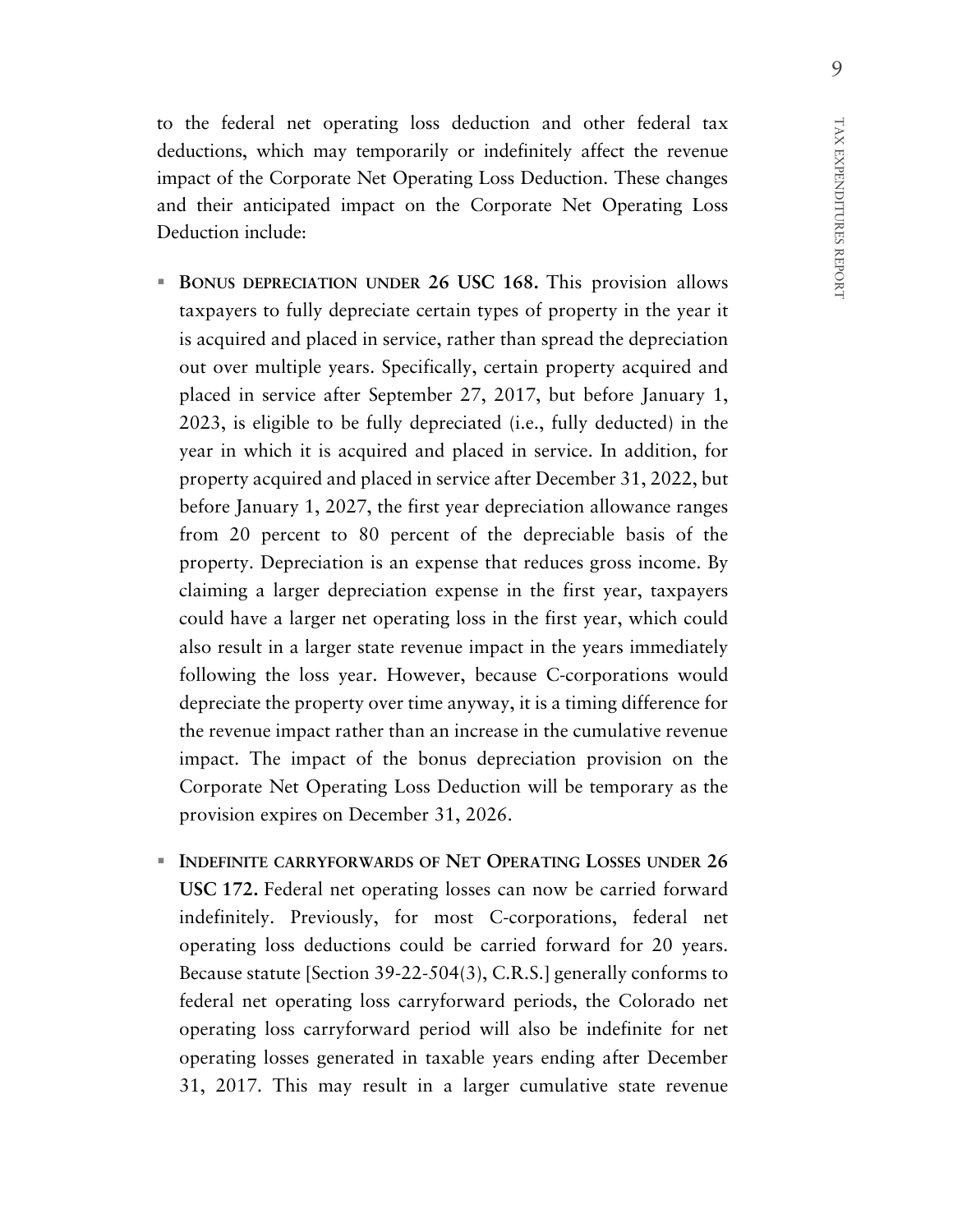impact, but only to the extent that C-corporations previously had not been able to use all of their net operating losses before they expired. This impact to the Corporate Net Operating Loss Deduction will be permanent.

 **LIMIT ON AMOUNT OF ANNUAL FEDERAL NET OPERATING LOSS DEDUCTION ALLOWED UNDER 26 USC 172.** The annual federal net operating loss deduction is now capped at the lesser of (1) the available net operating loss carryforward, or (2) 80 percent of the taxpayer's federal taxable income as calculated prior to applying the net operating loss deduction. Because statute [Section 39-22-504(1), C.R.S.] provides that Colorado net operating losses are generally allowed in the same manner for state purposes as federal purposes, it is possible that the federal net operating loss annual cap will apply for state purposes. This may result in a lower annual state revenue impact for the deduction; however, since net operating loss deductions may be carried forward indefinitely, it may not result in a lower cumulative revenue impact. It is unclear whether this federal law provision will apply to Colorado net operating loss deductions since the federal net operating loss deduction is added back when calculating Colorado taxable income and the Department of Revenue has not issued any guidance on this issue (see "What Policy Considerations Did the Evaluation Identify?" section below for further discussion). If applicable, this impact to the Corporate Net Operating Loss Deduction would be permanent.

## WHAT IMPACT WOULD ELIMINATING THE TAX EXPENDITURE HAVE ON BENEFICIARIES?

If the Corporate Net Operating Loss Deduction were eliminated, it would result in many C-corporations that are doing business in Colorado incurring a higher state income tax liability. Overall, eliminating the deduction would have increased corporate tax liabilities in Tax Year 2015 between \$154.8 million and \$308.2 million, which would be an increase of 24 to 47 percent based on the \$652.3 million in total corporate income tax that the State collected during Fiscal Year 2016. In addition, because every other state that levies a corporate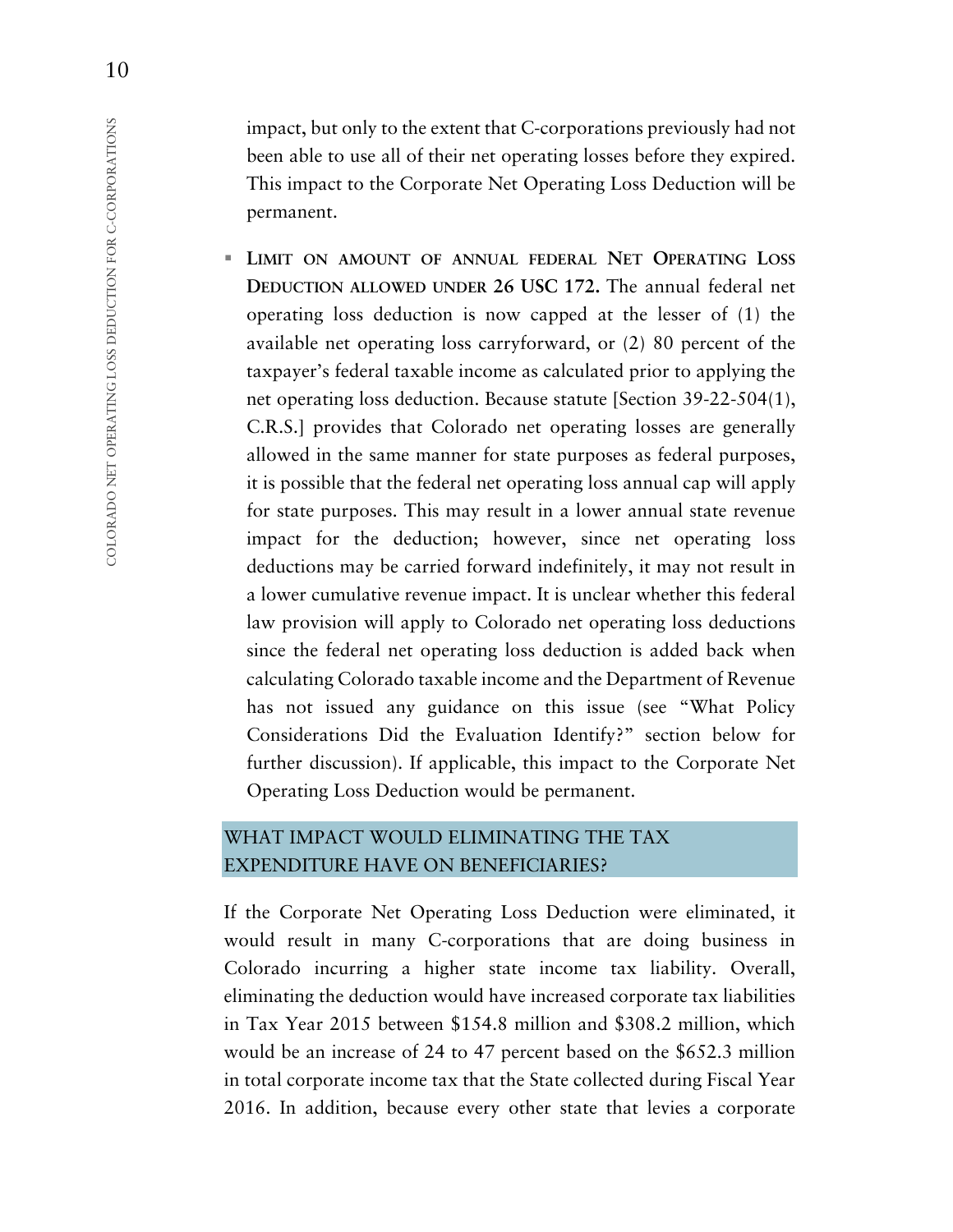income tax provides some form of net operating loss deduction, eliminating it would cause Colorado to be an outlier among the states and could make it less attractive for corporations to locate and do business in the state. For example, one CPA we contacted regarding their clients' use of the deduction mentioned that, to the extent it was not too inconvenient to relocate, elimination of the Corporate Net Operating Loss Deduction could result in some C-corporations relocating their businesses to other states. However, we were unable to measure the extent to which that may happen.

We examined Internal Revenue Service statistics of income data and found that the industries claiming the most federal net operating loss deductions on their federal returns are finance and insurance (32 percent of federal net operating loss deductions); manufacturing (21 percent); and information (10 percent), which includes major industries such as newspaper publishing, software publishing, wired and wireless telecommunication carriers, and cable and other subscription programming. We were unable to find a source of data for the industries that claimed the most Colorado Corporate Net Operating Loss Deductions. However, to the extent that the federal breakdown is similar to the Colorado breakdown, those industries, except for insurance companies, which in Colorado are subject to a gross premiums tax rather than an income tax, would potentially be most impacted by the elimination of the Corporate Net Operating Loss Deduction.

### ARE THERE SIMILAR TAX EXPENDITURES IN OTHER STATES?

Forty-four states (other than Colorado) and the District of Columbia impose a corporate income-based tax. All of these states and the District of Columbia provide net operating loss deductions for C-corporations. However, they vary in:

 **THE LENGTH OF THE CARRYFORWARD PERIOD.** All states with a corporate income tax and the District of Columbia allow net operating loss deductions to be carried forward. Thirteen states and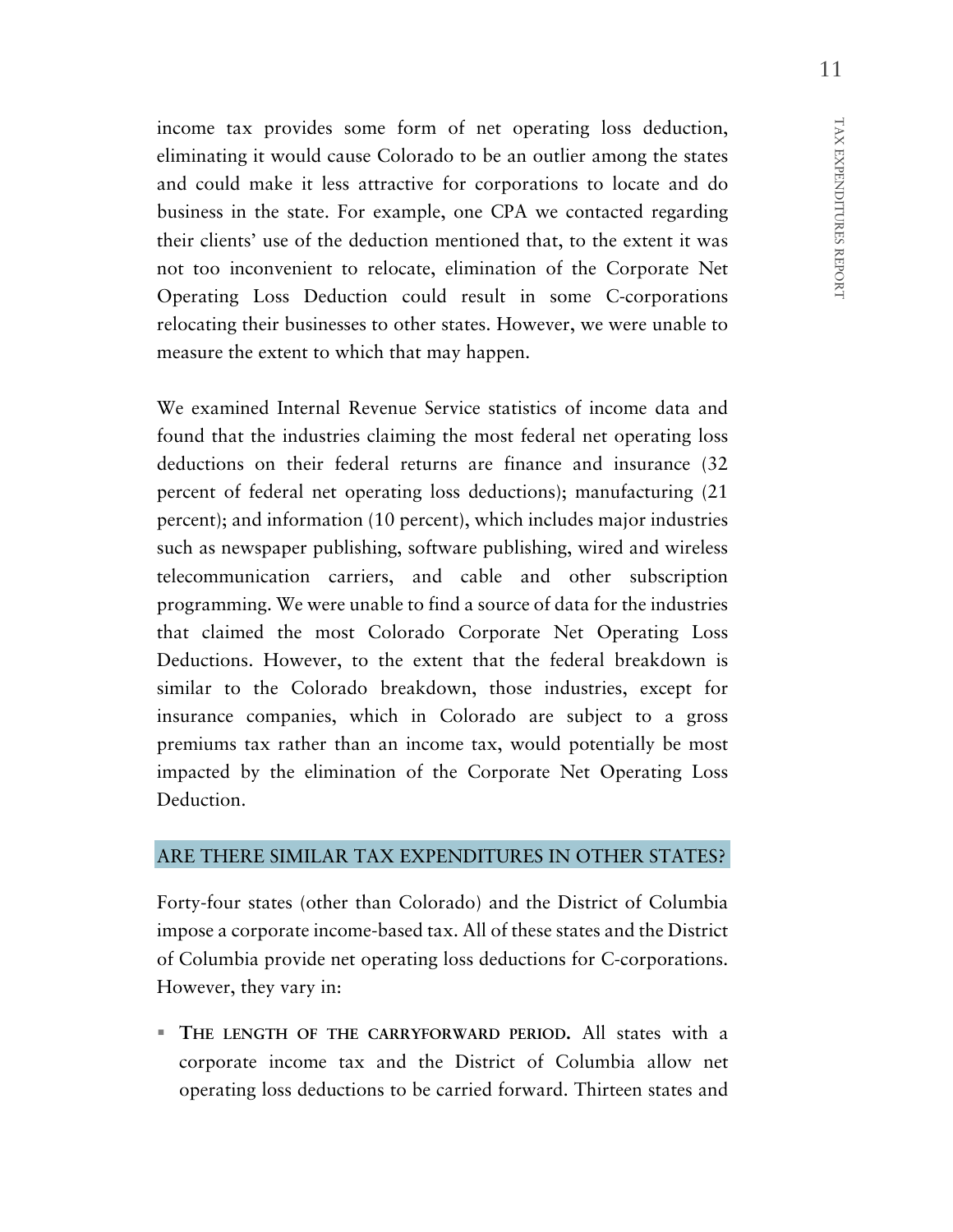the District of Columbia conform to new federal law changes [Pub. L. 115-97] that allow net operating losses to be carried forward indefinitely, and one state (Utah) has incorporated an indefinite carry forward period by statute independent of federal law. Thirty states have decoupled from the *Internal Revenue Code* regarding net operating loss carryforward periods, with 16 states adopting the former federal carryforward period of 20 years. Two states, Arkansas and Rhode Island, limit the carryforward period to 5 years, which is the shortest carryforward period offered among the states.

- **THE ALLOWANCE OF CARRYBACKS.** As of February 2019, only six states allow net operating losses to be carried back. The longest carryback period among these states is 3 years (Montana and New York).
- **ANNUAL LIMITS ON THE NET OPERATING LOSS DEDUCTION.** Three states (Connecticut, Pennsylvania, and Utah) impose their own annual limit on the amount of a net operating loss deduction, independent of the federal limit, that may be claimed. These states limit the deduction to a percentage of state net or taxable income. Additionally, New Hampshire limits the total amount of a net operating loss that may be carried forward to \$10 million.

## ARE THERE OTHER TAX EXPENDITURES OR PROGRAMS WITH A SIMILAR PURPOSE AVAILABLE IN THE STATE?

We did not identify other tax expenditures or programs with a similar purpose available in the State.

## WHAT DATA CONSTRAINTS IMPACTED OUR ABILITY TO EVALUATE THE TAX EXPENDITURE?

The Department of Revenue was unable to provide us with detailed data on taxpayers that had negative Colorado taxable income that claimed the Corporate Net Operating Loss Deduction. Specifically, for Tax Year 2015, taxpayers reported their Colorado taxable income before the Corporate Net Operating Loss Deduction on Line 15 of Form DR 0112, claim the Corporate Net Operating Loss Deduction on Line 16, and then report their final Colorado taxable income, the amount on which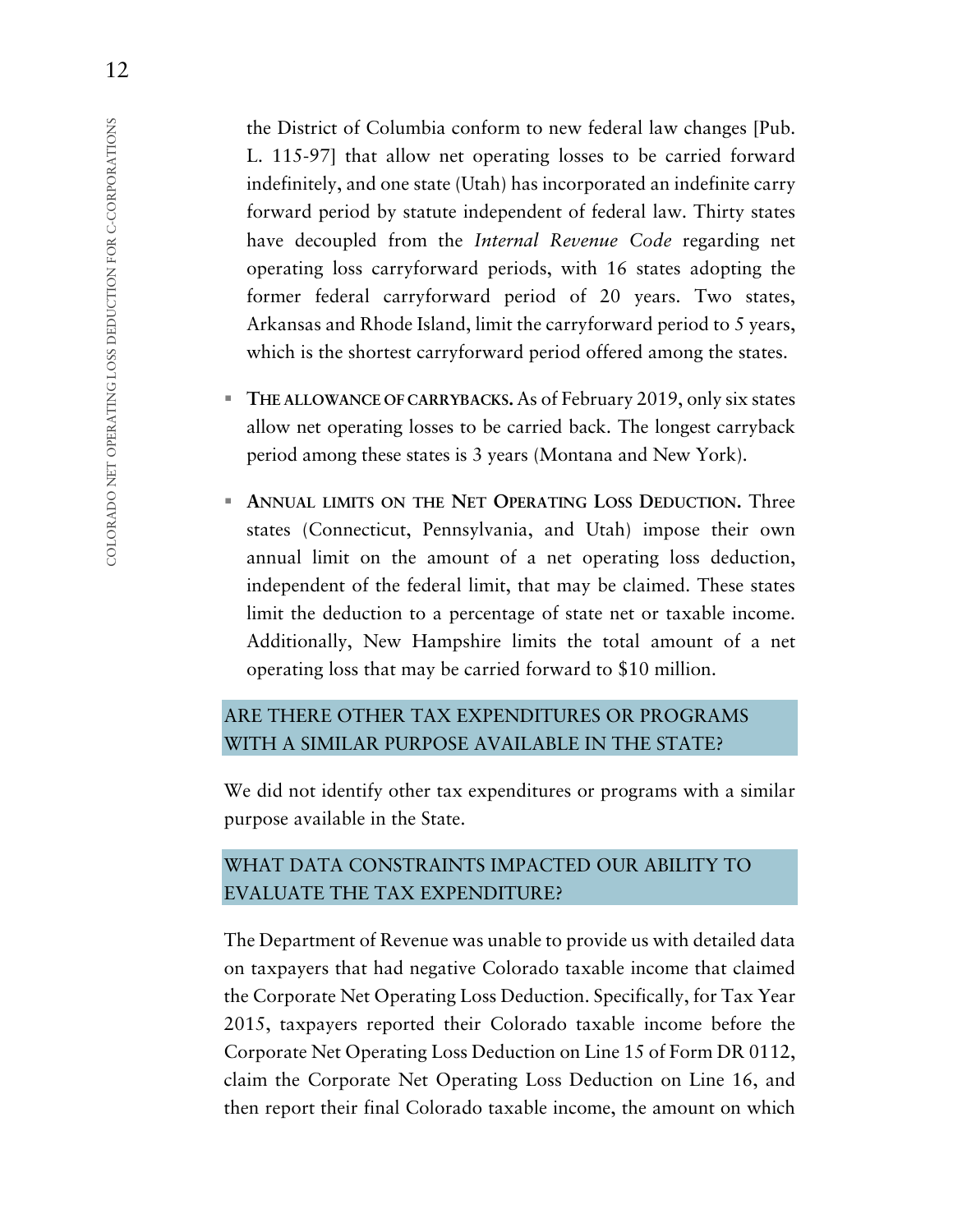their Colorado income tax liability is based, on Line 17. Department of Revenue staff indicated that some taxpayers with negative taxable income on Line 17 also had negative taxable income on Line 15, which means that any amount they claimed on Line 16 (the Corporate Net Operating Loss Deduction) would not have an impact on state tax revenue in that tax year. However, the Department of Revenue was not able to provide us with detailed data that would have allowed us to determine how many taxpayers with negative taxable income on Line 17 had positive taxable income on Line 15, in which case the Corporate Net Operating Loss Deduction they claimed would have an impact on state tax revenue. Without this data, we were only able to provide a range of the revenue impact to the State due to the Corporate Net Operating Loss Deduction.

The Department of Revenue was also unable to provide us with data on the gross revenue, or another similar metric, or the industry type of Ccorporations claiming the Corporate Net Operating Loss Deduction. This data would have allowed us to determine the size and type of the businesses claiming the deduction to better understand the relative benefit it provides taxpayers. Because Colorado uses federal taxable income as the starting point for calculating state corporate income tax, the Department of Revenue does not require corporations to report gross revenue and does not have a line on Form DR 0112 to collect it. Furthermore, although taxpayers are required to enter an industry code on Form DR 0112, the Department is not able to extract this information from GenTax, the Department of Revenue's tax processing system. Adding a line to the form and programing GenTax to capture and house this information would require additional resources (see the Tax Expenditures Overview section of the Office of the State Auditor's *September 2018 Tax Expenditures Compilations Report* for additional details on the limitations of Department of Revenue data and the potential costs of addressing the limitations).

## WHAT POLICY CONSIDERATIONS DID THE EVALUATION IDENTIFY?

**THE GENERAL ASSEMBLY MAY WANT TO CONSIDER WHETHER THE STATE**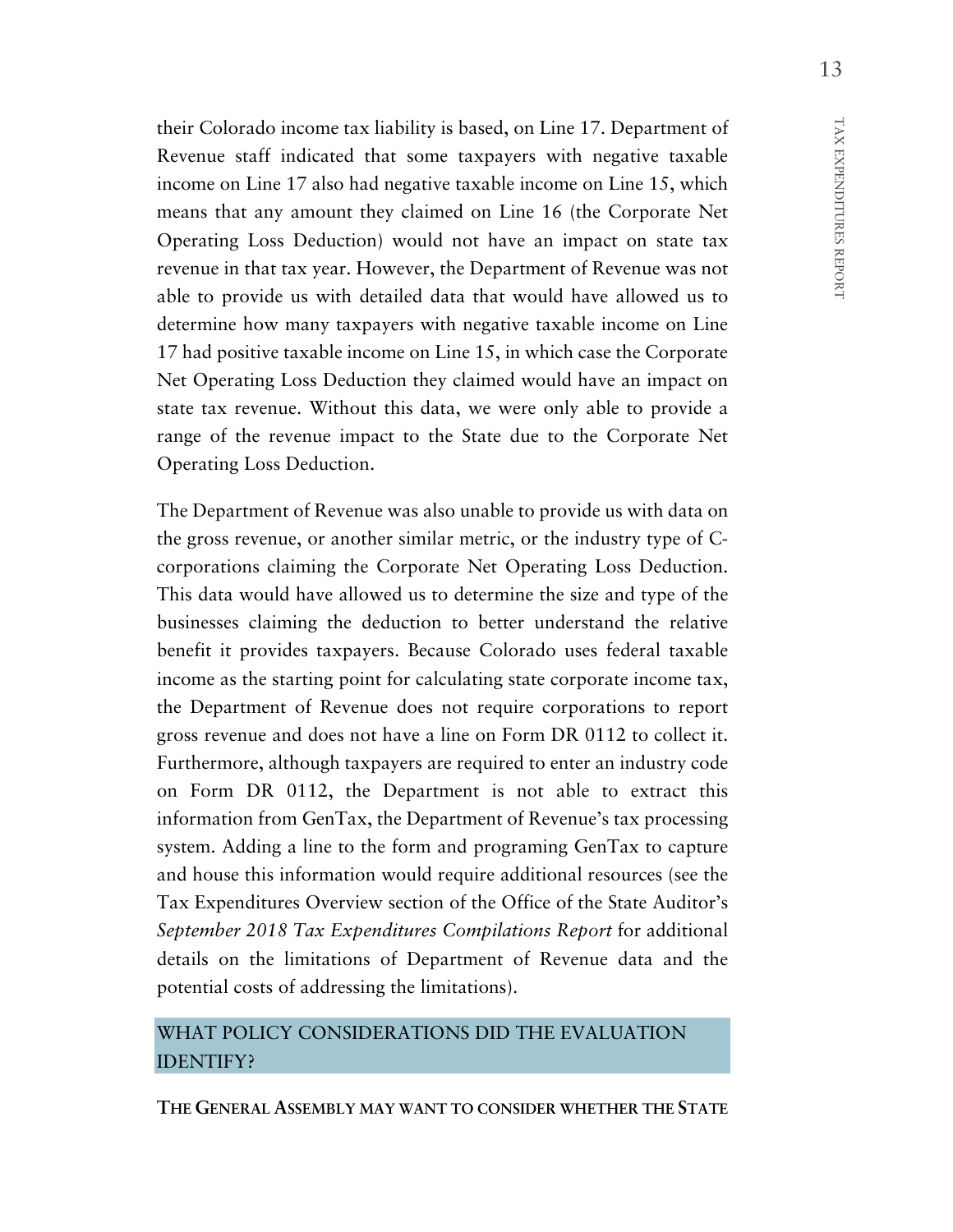**SHOULD ESTABLISH ITS OWN NET OPERATING LOSS CARRYFORWARD PERIOD RATHER THAN CONFORMING TO THE FEDERAL INDEFINITE CARRYFORWARD PERIOD.** When the General Assembly established the Corporate Net Operating Loss Deduction, federal law limited the number of years a corporation could carry forward net operation losses. Thus, it is unclear whether the General Assembly intended to allow for indefinite carryforwards when it tied the State's maximum carryforward period to the federal carryforward period. Allowing net operating losses to be carried forward for extended periods, or indefinitely, may impact the State's ability to forecast its revenue and could potentially result in a larger cumulative revenue impact to the extent that some corporations had previously not been able to use all of their net operating losses before they expired. Colorado has historically deviated from one of the federal requirements when, in 1983, the General Assembly eliminated the carryback provision.

On the other hand, indefinite carryforward periods may help corporations that do not generate income for long periods of time by allowing them to retain their net operating loss deductions indefinitely. In addition, the State's conformance to federal law regarding the carryforward period could make it easier for corporations and the State to administer since doing so avoids the need to maintain a separate calculation for the carryforwards available for state and federal purposes.

**THE GENERAL ASSEMBLY MAY WANT TO CONSIDER CLARIFYING WHETHER THE ANNUAL FEDERAL NET OPERATING LOSS DEDUCTION CAP APPLIES IN COLORADO.** Statute [Section 39-22-504(1), C.R.S.] provides, "A net operating loss deduction shall be allowed in the same manner that it is allowed under the internal revenue code except as otherwise provided in this section." However, this statutory language was established prior to the federal 2017 Tax Cuts and Jobs Act, which placed a cap on federal net operating loss deductions at the lesser of the taxpayer's aggregate net operating loss carryforwards and carrybacks for the year or 80 percent of taxpayers' federal taxable income before the federal net operating loss deduction. For example, a corporation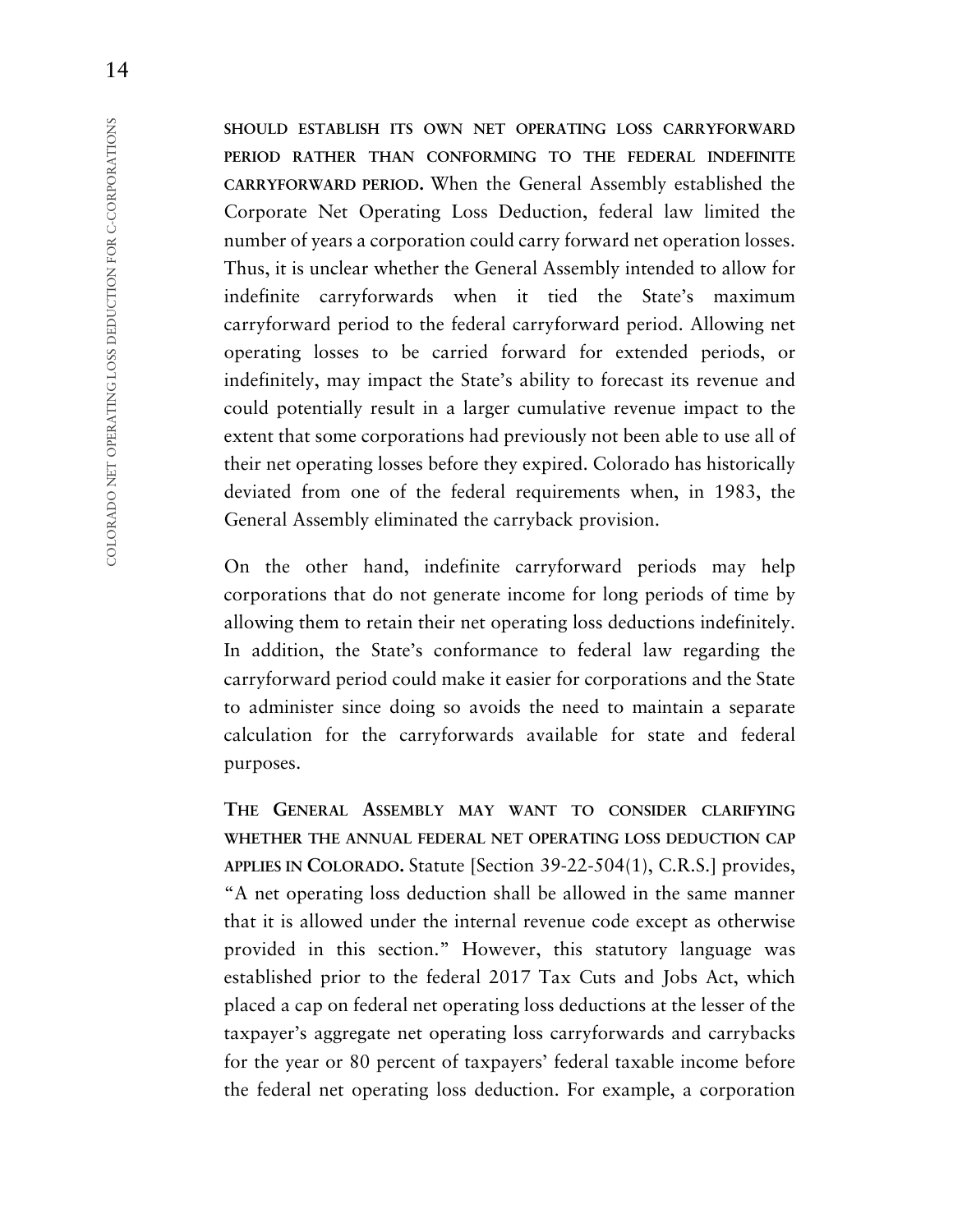with \$200,000 in net operating losses carried forward from prior years and \$100,000 in federal taxable income during a tax year would only be able to claim an \$80,000 net operating loss deduction (80 percent of its federal taxable income) for federal tax purposes that year, whereas prior to this change it could have claimed a \$100,000 deduction (the full amount of its federal taxable income). It is unclear if this provision applies to the state because the federal net operating loss deduction is added back to federal taxable income for state tax purposes when applying the Corporate Net Operating Loss Deduction at the state level. The Department of Revenue has not issued any rules or guidance related to this issue, although its staff have indicated that they are reviewing it. At least one other state (Georgia) has added language to its statute to clarify that the federal 80 percent cap applies for state purposes.

**THE GENERAL ASSEMBLY MAY WANT TO CONSIDER REPEALING THE PROVISION THAT ALLOWS FINANCIAL INSTITUTIONS TO CARRY NET OPERATING LOSSES FORWARD FOR 15 YEARS [SECTION 39-22-504(4), C.R.S.].** Statute [Section 39-22-504(4), C.R.S.] provides, "If a financial institution suffers a net operating loss for any taxable year beginning on or after January 1, 1984, the amount of the unused net operating loss may be carried forward to each of the fifteen years following the taxable year of such loss." When this provision was enacted in 1987, for federal income tax purposes, federal law  $[26 \text{ USC } 172(b)(1)(F)]$  provided that financial institutions were only allowed to carry losses forward for five years, as compared to 15 years for other corporations. Since for state tax purposes, statute [Section 39-22-504(3), C.R.S.] provided that "[n]et operating losses of corporations may be carried forward for the same number of years as allowed for a federal net operating loss," the General Assembly likely enacted Section 39-22-504(4), C.R.S. to allow financial institutions to be treated equally to other taxpayers. However, current federal law [26 USC 172] no longer provides different net operating loss carryback or carryforward periods for financial institutions for federal tax purposes.

Additionally, since current statute [Section 39-22-504(3), C.R.S.] provides that "[n]et operating losses of corporations may be carried